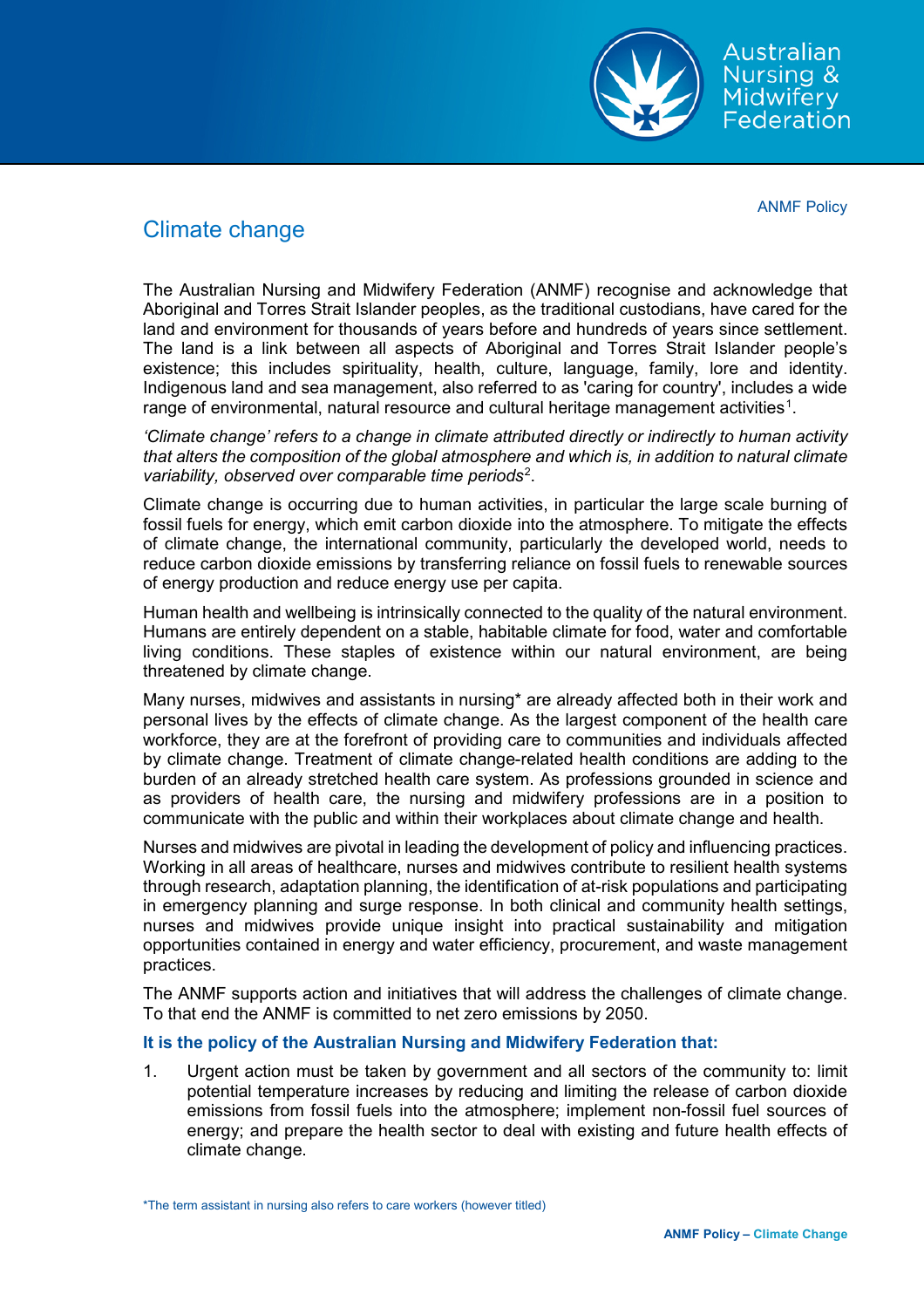

## ANMF Policy

- 2. As members of the community, nurses, midwives and assistants in nursing, should participate in the broader climate change debate, utilising their networks to communicate with politicians, the media and the community on the importance of reducing carbon emissions.
- 3. Nurses, midwives and assistants in nursing play a vital role within health and aged care facilities by identifying opportunities, shaping policy and bringing about lower emissions from service provision.
- 4. Research efforts must be encouraged to clarify and quantify both the negative health effects associated with climate change in order for the health sector to be able to understand and best respond to those health conditions as they arise; and the health and wellbeing benefits of climate change mitigation in order to take advantage of preventive health strategies and opportunities.
- 5. Climate change needs to be understood as a public health issue and, as such, must be incorporated in undergraduate and postgraduate nursing and midwifery curricula. The existing and future nursing and midwifery workforce should be educated to understand and respond to health conditions related to climate change.
- 6. Employers should:
	- a) acknowledge and support nurses, midwives and assistants in nursing involved in environment and sustainability groups in their workplaces to bring about efficient and sustainable practices;
	- b) support nurses, midwives and assistants in nursing to implement sound and viable climate change initiatives;
	- c) showcase the efforts and successes of nurses, midwives and assistants in nursing who have brought about environmentally sustainable workplace practices;
	- d) ensure there is a management team tasked specifically with implementing sustainable environmental practices and that nurses, midwives and assistants in nursing can fully participate;
	- e) ensure that health, disability and aged care facility service delivery accreditation standards specify sustainable environmental standards for procurement, energy efficiency, water use and waste management;
	- f) ensure that sustainable planning, design and construction of new health care facilities and retrofitting of existing facilities is standard practice;
	- g) consult with nurses, midwives and assistants in nursing to ensure planning accommodates the resources required to implement sustainable practice;
	- h) ensure that environmental sustainability drives procurement criteria;
	- i) seek feedback on procurement decisions from nurses, midwives and assistants in nursing;
	- j) endorse the ten sustainability goals outlined in the Global Green and Health Hospitals Agenda. These goals include: Leadership; Chemicals; Waste; Energy; Water; Transportation; Food; Pharmaceuticals; Buildings; and Purchasing  $^3$  $^3$ .